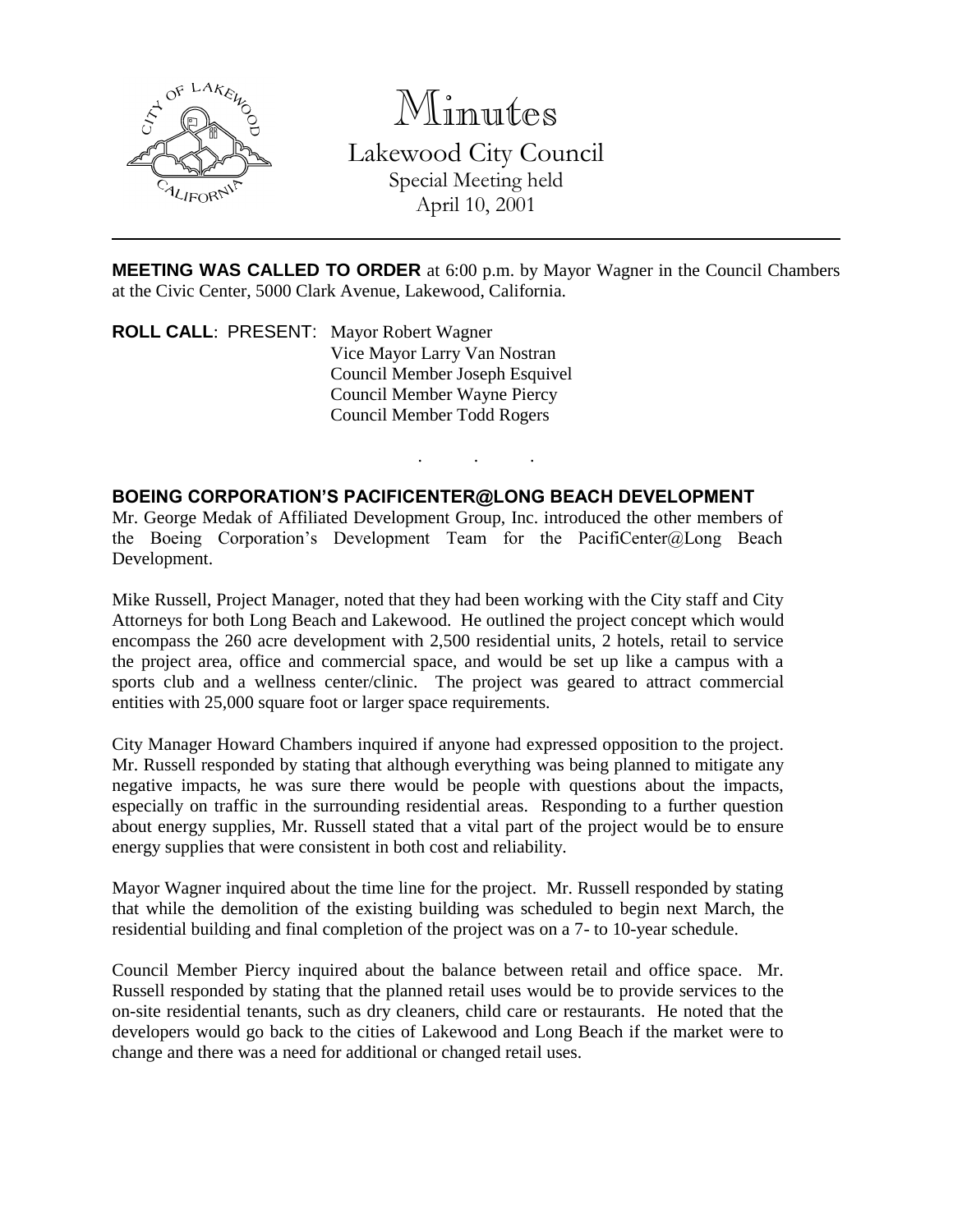City Council Minutes April 10, 2001 Page 2

## **BOEING CORPORATION'S PACIFICENTER@LONG BEACH DEVELOPMENT**

Vice Mayor Van Nostran asked if any of the existing structures would be used in the new development. Mr. Russell stated that they were hopeful that a portion of the existing visitor's center could be used, but all others would be demolished.

Responding to a question from Mayor Wagner, Mr. Russell stated that eight firms were currently exploring the property to assess the potential for any environmental problems.

Council Member Rogers inquired if the campus concept meant the site would be restricted to residents only. Mr. Russell stated that the intent was that the site be open and available to all surrounding residents. Mr. Russell also confirmed that the target residents would be young professionals.

In response to a question from Vice Mayor Van Nostran, Mr. Russell stated that they were still studying options for an entrance to the west and were considering the use of the railroad easement.

At 6:47 p.m., Mayor Wagner called for a recess. At 6:51 p.m. the meeting was reconvened with all members present.

. . .

. . .

## **SB 514, MACHADO, REGARDING SCHOOL DISTRICT FORMATION**

Assistant City Manager Michael Stover presented an oral report based on the memorandum contained in the agenda packet and reported that State Senator Mike Machado had presented a bill, SB514, that would legislate how an election area was established for school district formation elections. He stated that according to Senator Machado's staff, the legislation was one of his top priorities for the year and that although it was crafted to address a problem in a specific district, it was intended to have broad public policy implications. The bill, as presented, would not be favorable to Lakewood's district formation effort.

Council Member Rogers noted that this bill would essentially un-do the recent changes as the result of the Hayden bill.

Mr. Stover concluded by stating that there was no known opposition at this time and that the key advisor on the bill had strong education ties. He stated that it might be possible for Lakewood to be amended out of the bill based on the unique, multiple district situation, but that it was crucial for the City to take a position on the bill very quickly.

Mayor Wagner stated that the bill would establish bad public policy and that many of the issues it attempted to remedy were already addressed in other areas of State law.